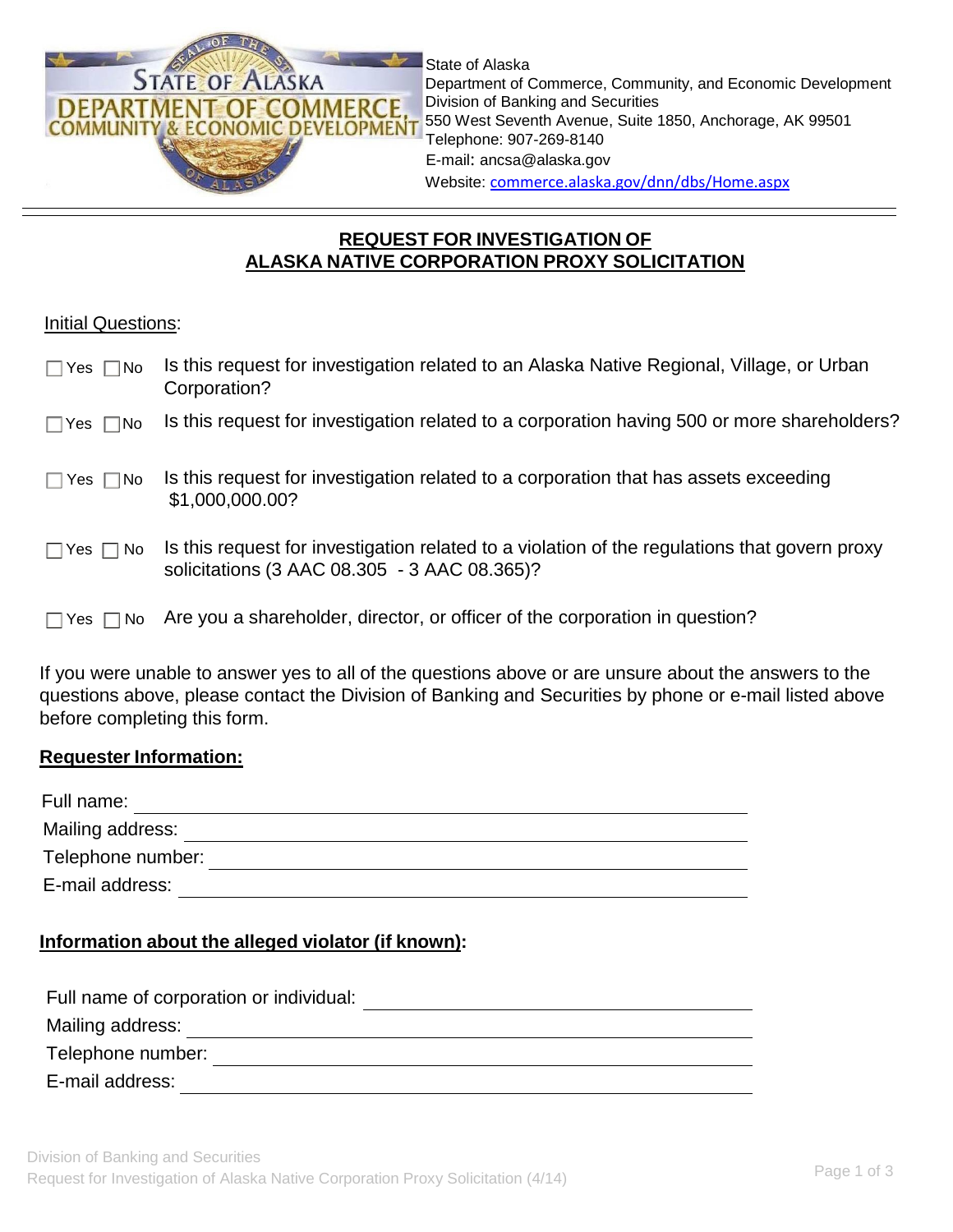#### **Information about the alleged violation:**

Date of the shareholder meeting for which proxies are/were solicited (if known):

If this request for investigation is filed more than 90 days after the date of the shareholder vote for which the proxies in question were solicited, please provide the reason that the requester did not discover (and could not have reasonably discovered) the violation within 90 days:

Please describe the solicitation involving an alleged violation of the regulations and provide a copy of any materials relevant to the alleged violation(s):

Please list each regulation allegedly violated (if known):

 $\Box$  Yes  $\Box$  No Do you know of any other persons who may have information regarding the alleged violation?

If yes, please provide their contact information (if known):

| Full name:        |  |
|-------------------|--|
| Mailing address:  |  |
| Telephone number: |  |
| E-mail address :  |  |